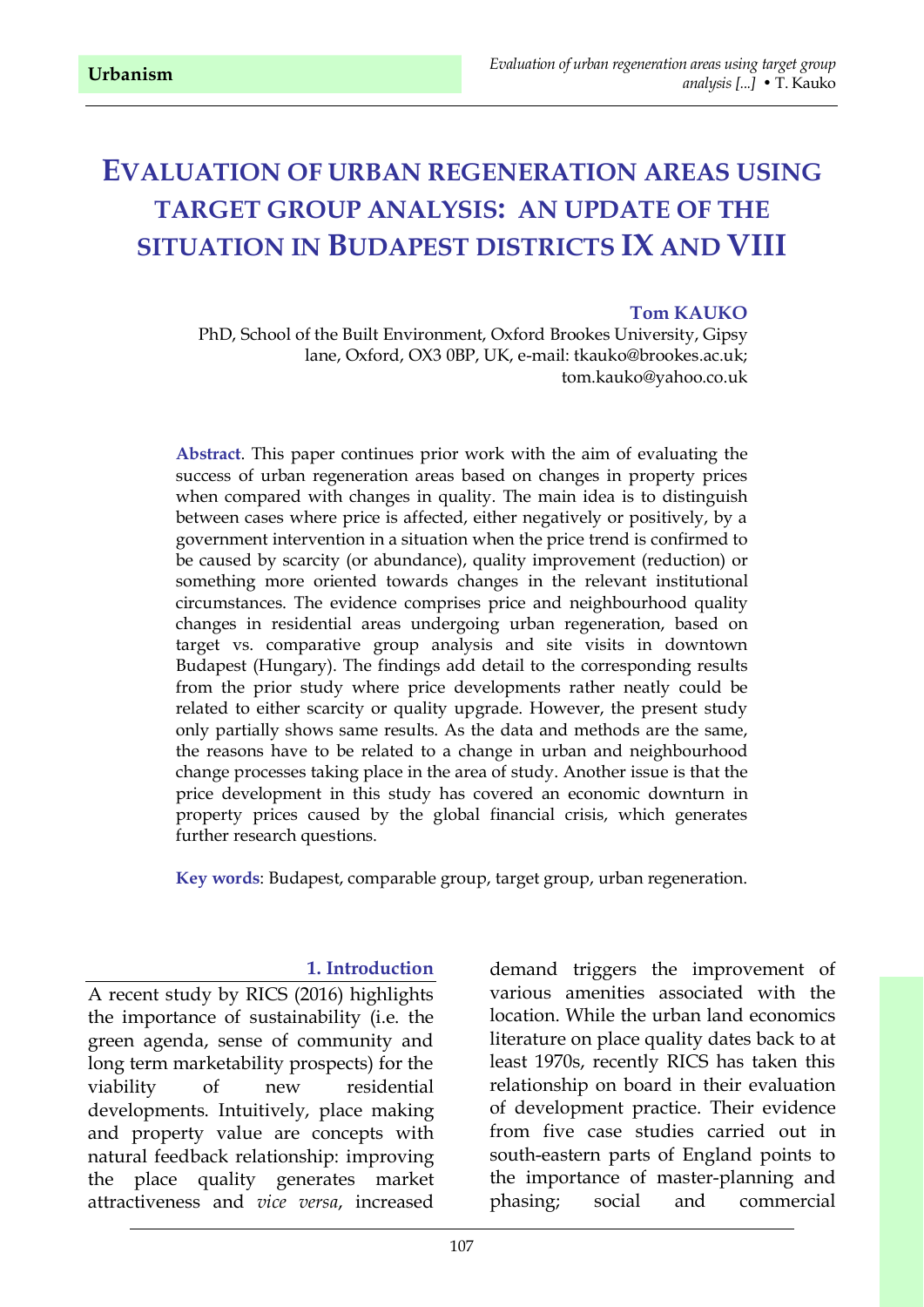infrastructure; good design of location and space; green infrastructure and landscaping; and to fill the obligations of providing affordable housing and following construction standards. This is considered best practice of creating sustainable real estate locations with prospects of deriving commercial value from selling residential property. Thus it is anticipated that the market prices a successful scheme at a premium. While this is likely to work more often for low priced areas than for their high priced counterparts, when it does work for the latter, the premiums generated tend to be high. Here is obviously a variation across the locations studied as well as within each location across the range of property types provided.

The present study deals with evidence from Budapest (Hungary). While the Hungarian circumstances of planning and real estate are significantly different from their English counterparts, some general notions about sustainability are mature for examination here too. Supply led/driven markets such as the residential parks being developed in Hungary since the late 1990s are allegedly very unsustainable in all dimensions and do not take into consideration local variations in tastes of consumers (see Kauko, 2012, 2013). Instead they are based on a global idea applied in western circumstances, without any sensitivity to particular urban contexts. This is in fact much related to an old idea of J. K. Galbraith who already in 1958 (in his book *The Affluent Society*) argued that producers, when big enough corporations, have power to manipulate our consumption tastes in such a way that the market in fact is being shaped by suppliers rather than demanders (see Galbraith, 1998).

In this study the aim is to tie two academic research traditions together: (1) examination of government intervention in the built environment, notably land use regulation, and (2) property price development in a given area during a given time-period. Using this kind of research approach enables distinguishing between cases where price is affected, either negatively or positively, by a planning related measure in a situation when the price trend is confirmed to be caused by scarcity (or abundance), quality improvement (reduction) or something more oriented towards changes in the relevant institutional circumstances (see Kauko, 2003, 2008, 2009, 2015). In this vein a number of related research traditions can be noted such as the US based tradition of equilibrium urban and land economics, UK based tradition of descriptive analysis of price trajectories observed *vis-à-vis* land use constraints (and opportunities afforded by the particular place characteristics as shown in the RICS report quoted above), or other tradition such as particular analyses carried out in countries with traditionally strong land policy such as Netherlands, Finland or Hong Kong. The study also presents empirical material on prices and neighbourhood quality changes in residential areas undergoing urban regeneration, and this is based on target vs. comparative group analysis and site visits in downtown Budapest (Hungary). These results are also compared with those of a prior study by the same author – documented in Kauko (2009, 2015).

The paper is structured as follows. First a backdrop of recent urban property development projects in Budapest is presented with particular reference to districts IX and VIII (the first three sections after this introduction). After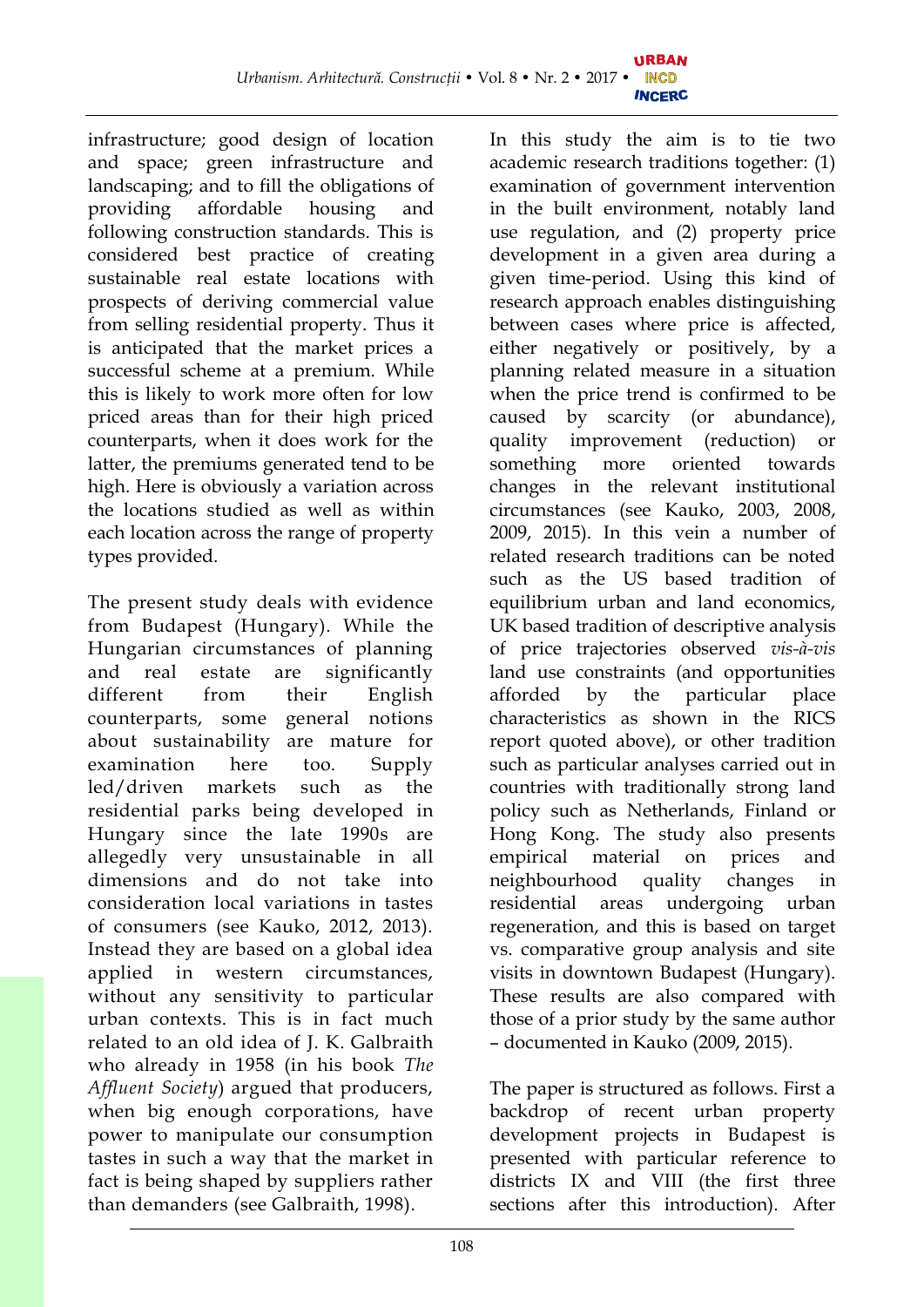that the empirical analysis is documented (the next four sections). Lastly some conclusions are made.

#### **2. Background**

We begin with a general background of the context of the study. After that we move to the specifically housing related background of Budapest.

#### *2.1. Background*

In Budapest, arguable three types of problems with development, governance and planning are manifest: (1) economic: how to find jobs for the younger generation: (2) socio-physical: presence of beggars and derelict and dirty streetscape; (3) the traffic system – in particular, buses and trains need to be modernized [1]. Three particular cases stand out:

*A. The Metro*: Arguably, the new metroline it is too short (10 stations only); and the distances between the stations are too short; it would have been more efficient to improve the existing transportation system. (This was the former Mayor Gabor Demszki's flagship project.)

*B. Gated communities in the inner city*: A recently emerged inner city property development category known as *lakoparks* are not luxurious enough for the affluent strata; but too expensive for the working/lower-middle class households; these are too small for families; also debatable, whether consierges/janitors are necessary to employ.

*C. Duna City*: A long time ago planned mega-project c. 1km south of the city centre is still in impasse situation.

Currently two new larger scale projects are being implemented – both comprise renovation of 19th Century cultural and recreational sites based on public investments. (1) State Government, EU and local consortiums have invested in the refurbishment of Várkert (Castle Gardens,

Government Decree 2011) and (2) redevelopment of a corner site of Városliget (City Park, 2015-2018). The former is a renovated old park on a hill with view over Danube, with a covered old market hall at the bottom of it (directly by the riverfront, see figure 1). The latter is different in the sense that the site hitherto has been part of the City Park, but now, plans are in place for the building of a museum quarter.



**Fig. 1**. Photo of Várkert.

From a more general point of view, in situations with resource scarcity, such as in Budapest, such projects have the tendency to lead to land use conflicts between financial-economic, environmentalecologic and social-cultural uses. Should the site be left open or built? And if it is built, then what kind of buildings to construct? It can be observed that both projects are oriented around traditional cultural values (grand historic architecture and urban aesthetics) mixed with economic ones (i.e. tourism revenue obtained from museums and exhibitions) [2].

*2.2. Residential developments in Budapest* Recent times have witnessed great turmoil in the development of housing markets and residential development projects in the capital cities of Central Eastern Europe (CEE). This state of affairs has also proven fruitful ground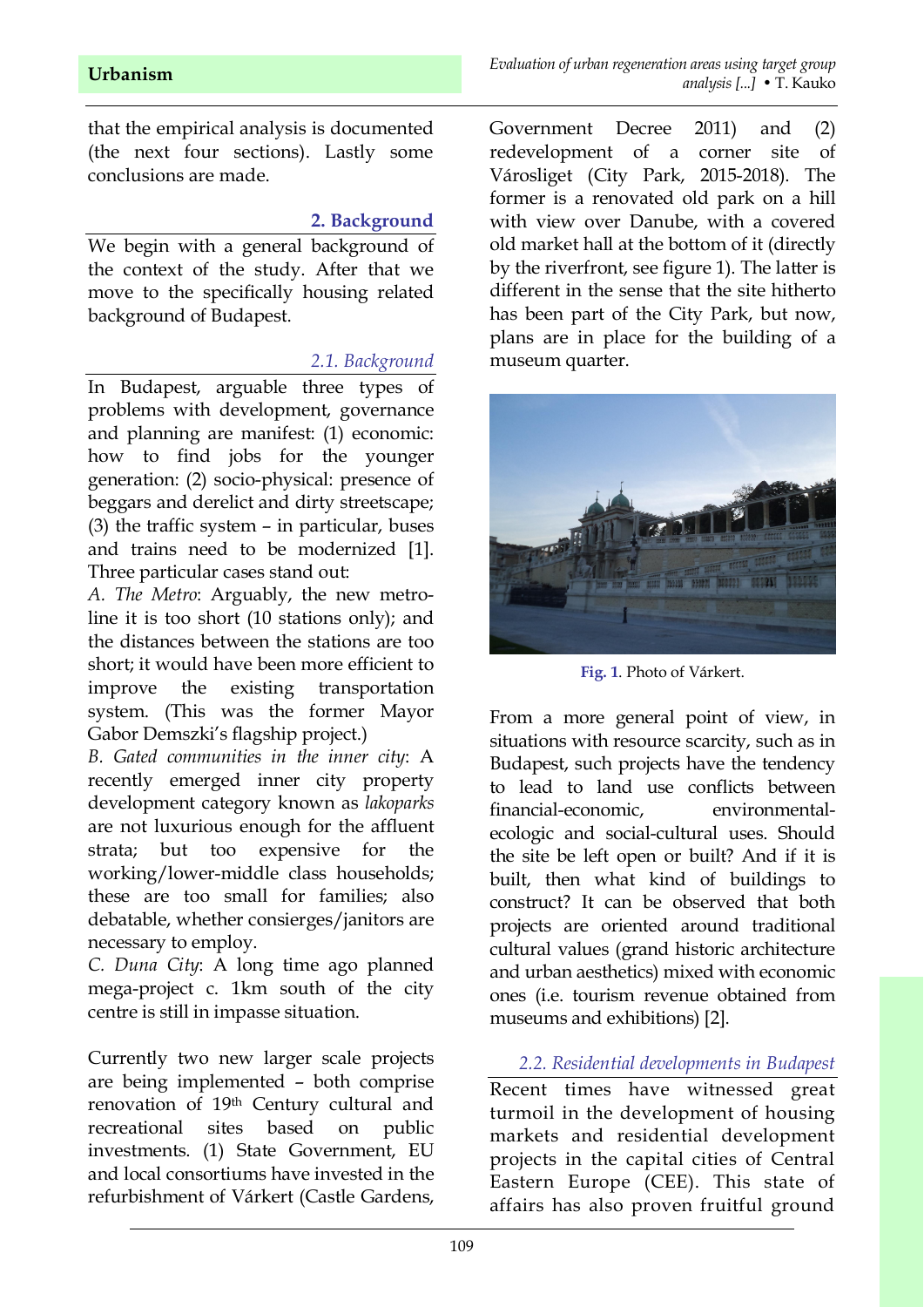for many a research endeavour [3]. The present contribution is a continuation of a prior study documented in Kauko (2015); it is about price and quality changes in areas undergoing urban regeneration, based on the analysis of target vs. comparative cases and site visits in downtown Budapest. When reflecting about the possible presence of sustainability features the pattern is mosaic-like in so far as sharp contrasts are identifiable between adjacent sites. The general observation here is that standard larger new residential developments made in Budapest around 2003-2007 (in districts IX and XIII in particular, figures 2-5 over) are not innovative in any ways. Two observations can be made:

1. These are marketed for the 'new' urban middle class.

2. Security systems together with wellmaintained communal areas and energy efficiency compared to the old stock (where these are really bad) make these popular among younger professional households who appreciate such characteristics.

It is to note that, unlike the prior study (Kauko, 2009), this study does not look at the older housing developments – only at those new built and refurbished after 2002-03 (including conversions).

# *2.3. Supply (i.e. building volume) increase in Budapest*

It is to note that, unlike the prior study (Kauko, 2009), this study does not look at the older housing developments – only at those new built and refurbished after 2002-03 (including conversions).

Horváth and Révész (2014) note that "the time lag during various real estate processes is a consequence of numerous factors" such as the rigidity of the participant organizations and managers who are able to affect the time for negotiations and the construction process. During the time it takes to raise the buildings it is likely that the surrounding environment has changed, if not physically, at least in social and economic terms. One of the issues at the core of any debate on urban renewal therefore concerns the fit with the rest of the neighbourhood? The issue to speculate about is as to whether any cooperation with the municipality took place during the planning or implementation stages.

The renewal of the middle part of district IX is a good case in point. Figure 4 shows four types of refurbished blocks in this disctrict. All except for the photo in the bottom right corner (which is a private project in an adjacent block) represent the outcome of the urban renewal project of mid district IX. It was carried out piecemeal as a public private partnership from the late 90s onwards. This project is often (but not always) evaluated favourly in terms of various sustainability goals and along different dimensions (See Kauko, 2009; 2015).

From Figure 6 we can identify the following trends and tendencies regarding the annual increase in the housing stock:

- The percentage increase in district IX is higher than in the city as a whole, except for 1995, 1998 and 1999.
- The increase in district VIII is below both district IX and the city levels 1995-2003; and 2005-2007; for 2004 and 2008, in turn, this figure (increase in VIII) is higher than for the city on average, but lower than the corresponding district IX figure.
- · 2009-2011 district VIII shows the highest stock increase of the three figures (the 'Corvin effect', see below).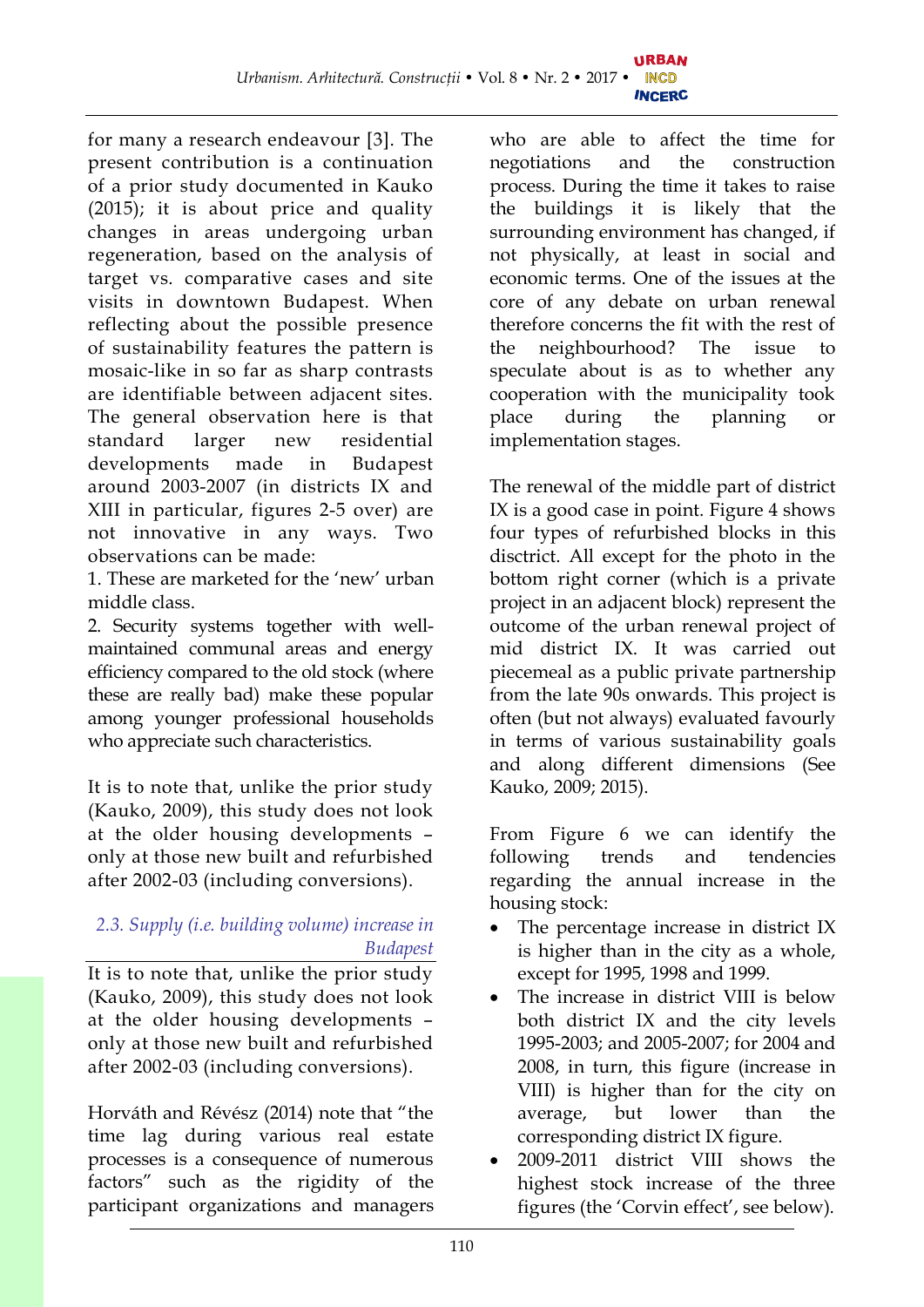- · Thus, the annual increase is higher in district IX than in district VIII, except for the last three years.
- · District IX experienced exceptionally high increase in 2001-2008, due to the renewal project.
- District VIII experienced a high increase in 2008-2011, due to the development of the Corvin Promenade (Fig 5).
- In district VIII stock increases were minor (and by implication insufficient) for most of the period (1995-2003 and 2005-07), which led to backlog in the total stock and to sharp price increases until the end of the period. This is the rationale for the first hypothesis (H1), and follows what in Kauko (2003) is referred to as a *market effect*.
- The opposite is true for district IX: The fact that the housing stock in district IX increased steadily for so many years had a moderating market effect on price increases for the total stock in that district. This is the rationale for the second hypothesis (H2).



**Fig. 2**. District IX main renewal locations.

New housing in VIII in 2009 ostensibly – despite the global financial crisis – commands a quality premium. This is a reasonable assumption based on theoretical and empirical literature, and the rationale for the third hypothesis (H3). This also follows what in Kauko (2003) is referred to as an *amenity effect*.



**Fig. 3**. District VIII main renewal locations. (Upper circle: Magdolna Quarters; lower circle: Corvin Promenade.)



**Fig. 4**. Photos of district IX renewal project.



**Fig. 5**. Photo of Corvin Project.

#### *2.4. The Research design*

After this analysis of housing output the focus is turned to price developments. Figure7 shows that prices for condominiums are higher than the prices of panels for all years in this city. Fig 7 is next compared to corresponding figures for the target and comparable areas in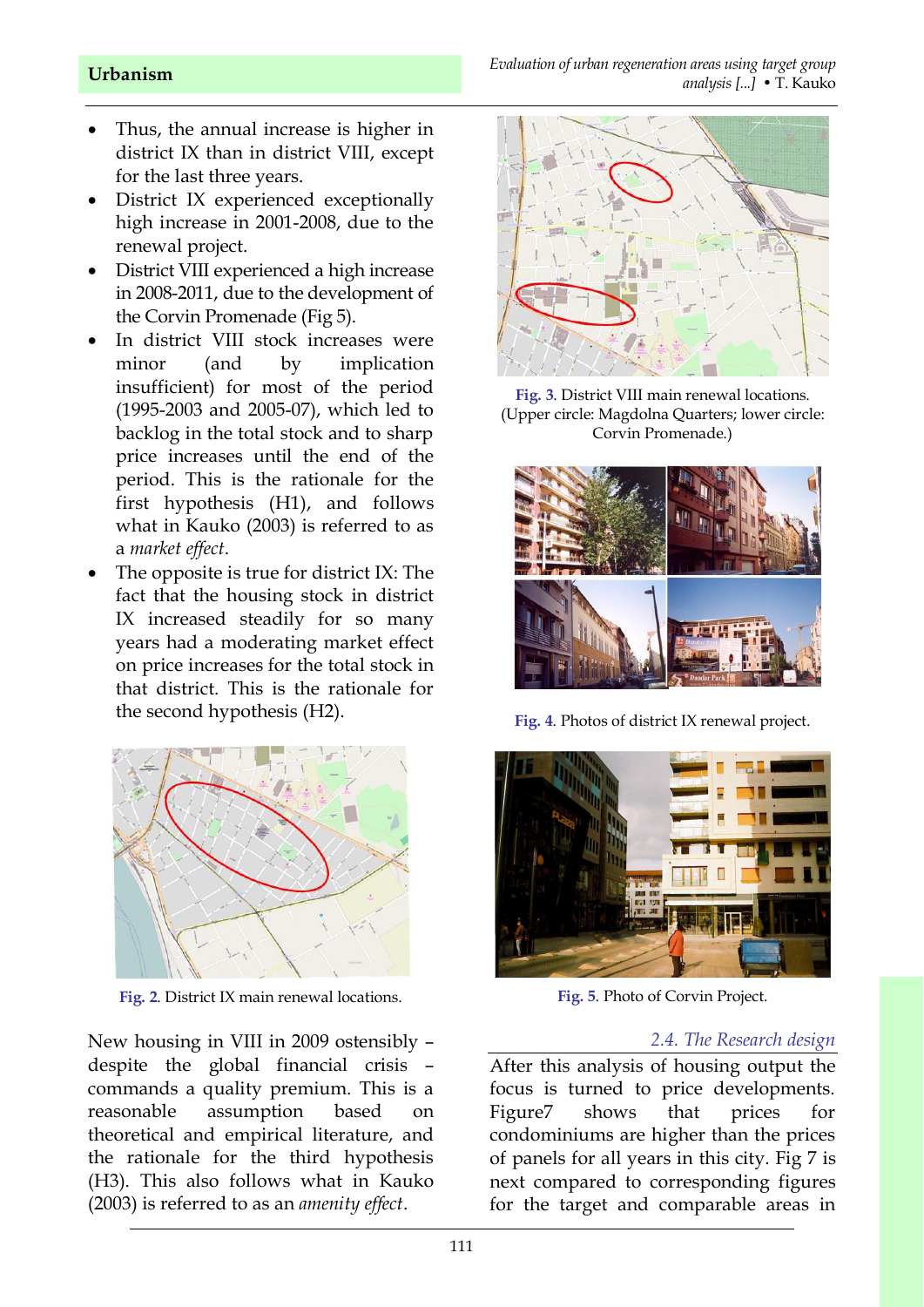districts VIII and IX (hereafter: VIII and IX) for a seven year period 2003-2009.



**Fig. 6**. Percentage increase in the housing stock in terms of the number of new dwellings in Budapest (*Source*: Own computations based on KSH data.)



**Fig. 7**. Prices for three types of dwellings and all dwellings in Budapest 1997-2009. (*Source*: My own computations based on KSH data.)

The key to the analysis to follow using a method based on institutional analysis, target vs. comparable groups and triangulation (see Fig 8). The data to analyse comprises some statistics, expert interviews, detailed street-level inspection during site visits and project documents. The objective is twofold: the mostly private activity of real estate development and its partly public counterpart, urban regeneration. The method employs the institutional approach in the mould of following up on Kauko (2009). Institutional analysis is well-placed to ascertain elements of change when data is of insufficient quality (e.g. limited identifications as in this study) or quantity for statistical modelling, or if there are reasons to prefer a method aimed at

capturing more spatial and historical detail than what statistics allow; in other words, various legal, policy-oriented, behavioural and socio-cultural nuances that affect the market and physical development of these areas. As for the renewal projects, while both can be categorised as Public-Private Partnership (PPP) in inner city areas, they differ in a number of ways: notably, after a fairly balanced PPP starting point, the project in district VIII has become mainly private, whereas it in district IX has become mainly public; in district VIII the original aims were mostly about strengthening the social and community aspects, whereas they in district IX were about increasing the diversity and density so as to generate favourable environmental and economic conditions.



**Fig. 8**. The set up and design of the study.

# **3. Empirical evidence**

# *3.1. Target group analysis of urban renewal areas in districts VIII and IX*

The starting point is to compare the findings of this study with those of Kauko (2009), where the period 1997-2002 was covered; and also to compare with the citywide average price trend (Figure 7). What is expected of a similar analysis for the seven year period 2003-2009?

The findings in Kauko (2009) indicated that, during 1997-2002 an 'artificial' price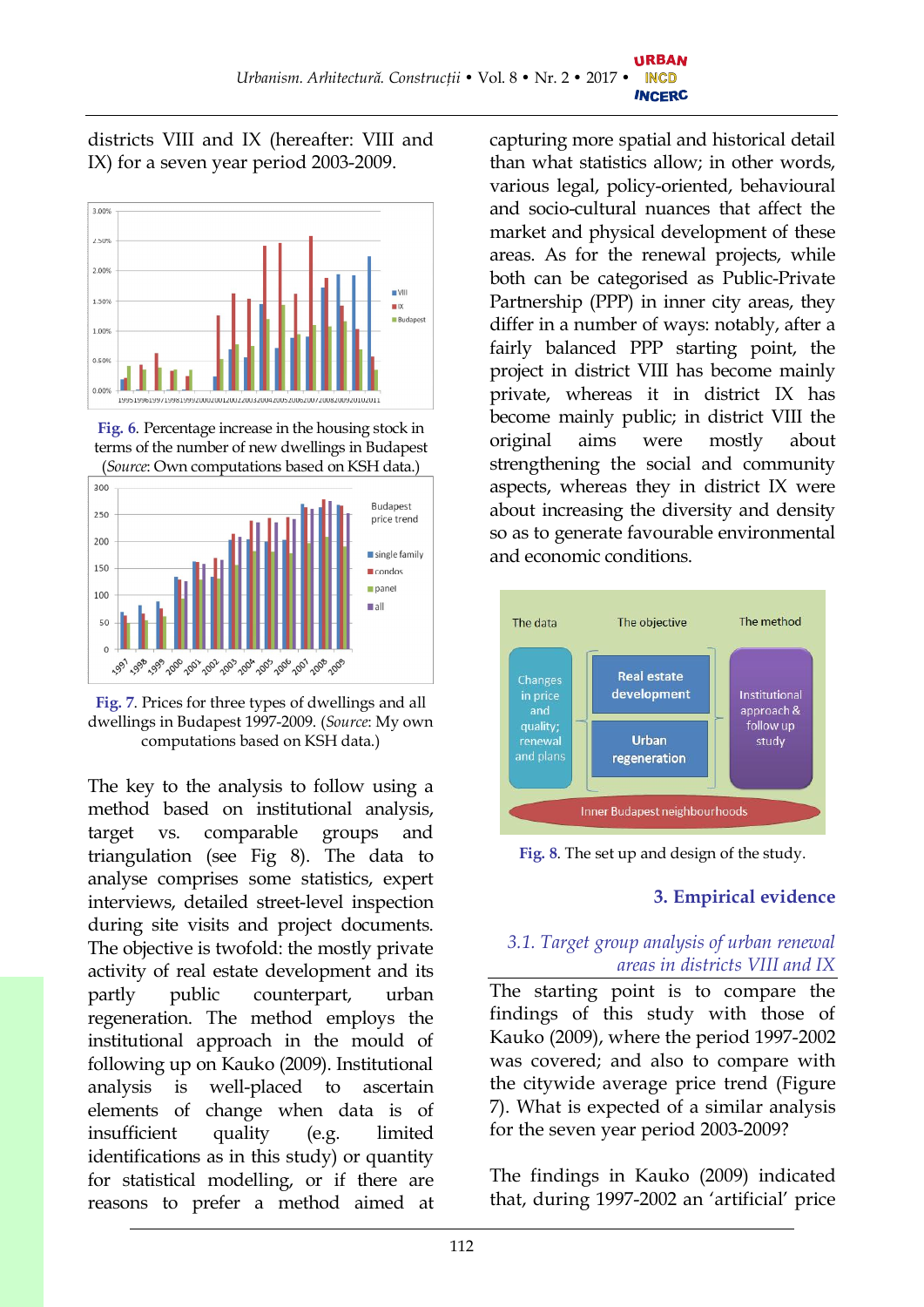increase was found in VIII, whereas the corresponding price increase in the neighbouring IX was more based on quality improvement (i.e. amenity effect). Price increases in VIII were in any case faster than in IX. The new question to answer concerns the period 2003-09: is there still an 'artificial' price premium in VIII, or the fact that the development project thereafter went smoothly (i.e. the Corvin effect already noted) has led to an equalising price effect in VIII compared to IX? And how to isolate the effect of the financial crisis [4] on property prices?

When we compare target and comparable sales in four defined areas using the notions of Kauko (2009): inside affected IX (let us call this area A), outside affected IX (B), inside affected VIII (C), and outside affected VIII (D), we might be able to identify, once again, a steeper price increase (or due to the market downturn a lesser price decrease) in VIII than in IX. However, if the opposite is the case: the price increase is steeper (or decline lesser) in IX than in VIII, it might be due to an aforementioned 'artificial' element building up in IX instead. According to this line of conceptualization this smoother price trajectory in VIII is due to avoidance of cost-generating conflicts and having the nature of niche market in terms of specific economic PPP resemblance compared to IX, where the private investors sold all of their shares to the district when the crisis kicked in.

Obviously also quality change increases and decreases prices. (This demand sided effect is, in fact, the likeliest explanation.) When we compare the two areas, the issue becomes that of whether environmental or social amenities matter more. Thus, price increases can be seen as favourable or unfavourable economic development.

Different possible explanations for the price differences between VIII and XI might be identifiable:

- · If the prices in VIII exceed the prices in IX, then social (and possibly cultural) factors are more important than the environment [5]. Or the Corvin Promenade project (in district VIII, Figure 5) is less affected by crisis than other projects.
- If the prices in IX exceed the prices in VIII, then still environmental factors have a scarcity premium. Or, as speculated above, bottlenecks and conflicts have generated 'artificial' price increase in IX, compared to the smoothness of the price development in VIII. (Thus a reversal of the situation between the two districts in relation to the analysis of price changes.)

Data from the period 1997-2002 used in the prior study showed that prices in the renewal area of district IX were consistently higher than the prices in their district VIII counterpart. When we consider new data, in 2003-09 it may be that the price levels in VIII have already become higher than the price levels in IX. It may also be that price increases are still steeper (or price decreases more moderate) in VIII than in IX. This relationship would be due to the new and ongoing Corvin Promenade project which is less affected by the crisis than its IX project counterpart (see Kauko, 2015).

# *3.2. Hypotheses in relation to price changes in the target and comparable areas*

Like general market theory predicts, in Budapest VIII and IX prices increase in relation to supply shortages. As already stated in the present study, we focus on the new supply (including conversions) rather than the old stock. Thus bottlenecks caused by lack of collaboration [6], or monopoly pricing in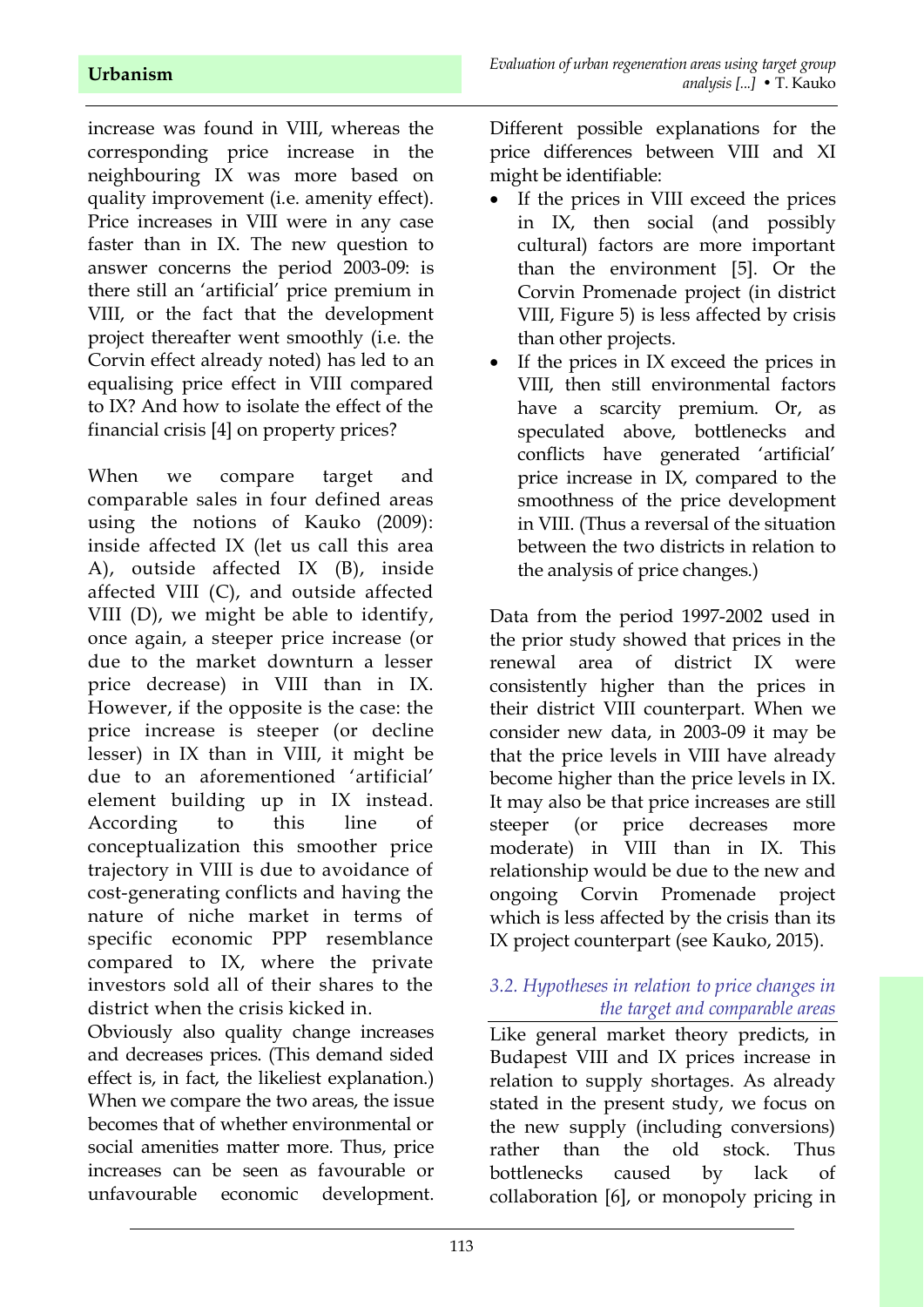the development process generates an artificial value element that is unsustainable by definition [7]. Let us now reiterate the hypothesis already brought up in the preceding discussion.

If we record homebuilding in year  $t_0$ , it affects prices lagged in  $t_{0+1}$ .

In VIII: not much supply (i.e. volume) increases occurred before 2007; also not in relation to Budapest average.

Hypothesis  $H1$ : sharp price increase 2003-2008 in the area of district VIII affected by renewal (market effect: reduction in supply drives prices up).

In IX: steady supply increase occurred until 2008; also related to Budapest average.

· Hypothesis H2: only moderate price increase (i.e. without speculative bubbles) 2003-2009 in the area of district IX affected by renewal. Already the prior study confirms such development during the period 1997- 2002 (see Kauko, 2009). (Market effect: increase in supply drives prices down). Lastly observe that according to the hypothesis H3 (B in Kauko, 2003) new dwellings in inner Budapest are of much better quality than the existing stock, which brings a sharp price increase, in VIII in particular. If this is the case, then prices increase in the area of district VIII, and this increase is affected by renewal 2009 [8]. (Amenity effect: improved quality drives prices up).

# *3.3. The data for this study*

Data comprise sets of *target groups* and *comparable groups* 2003-09 (seven year period); this is the same method based on target vs. control groups (i.e. quasicontrolled experiment) as in the prior analysis with 1997-2002 data (see Kauko, 2009). The relevant variables represent weighted averages: street level mean

transaction prices weighted by the number of sales for each street.

To explain the research design, only the cases situated inside the boundaries of the middle parts of districts VIII and IX (i.e. the zones delimited by the Grand Boulevard and five other major traffic arteries) are selected as 'target cases', as in Kauko (2009). Nearby situated cases in both districts are 'comparable cases'. For the target vs. comparative sales analysis, only clearly identifiable locations are selected, not for example homes situated along boundary roads or those facing the *Rakpart* (waterfront promenade). Those streets that go through both target and comparable areas are labelled based on where the majority of the street is located [9].

# *3.4. The analysis*

The analysis of target cases and comparable cases in both districts is shown in table 1 for condominiums and in table 2 for panel housing. When comparing the mean price figures we see that district IX target area remains higher than the citywide mean for all years, for both types of buildings. (This price difference stays around 14% for condominiums.) We also see that prices in district VIII target area remain lower than the citywide mean for all years, for condominium types of buildings. (This price difference hovers around 25%.) For panel cases in district VIII the corresponding situation varies between years: for years 2003 and 2005 target area prices are above the citywide mean; for the last three years cheaper than the mean. (With district VIII panel cases we obviously cannot generalise a trend due to the small dataset available.)

When examining the price trajectory of condominiums, in district IX the target area is higher priced than the comparables for the first three years (2003-05); the opposite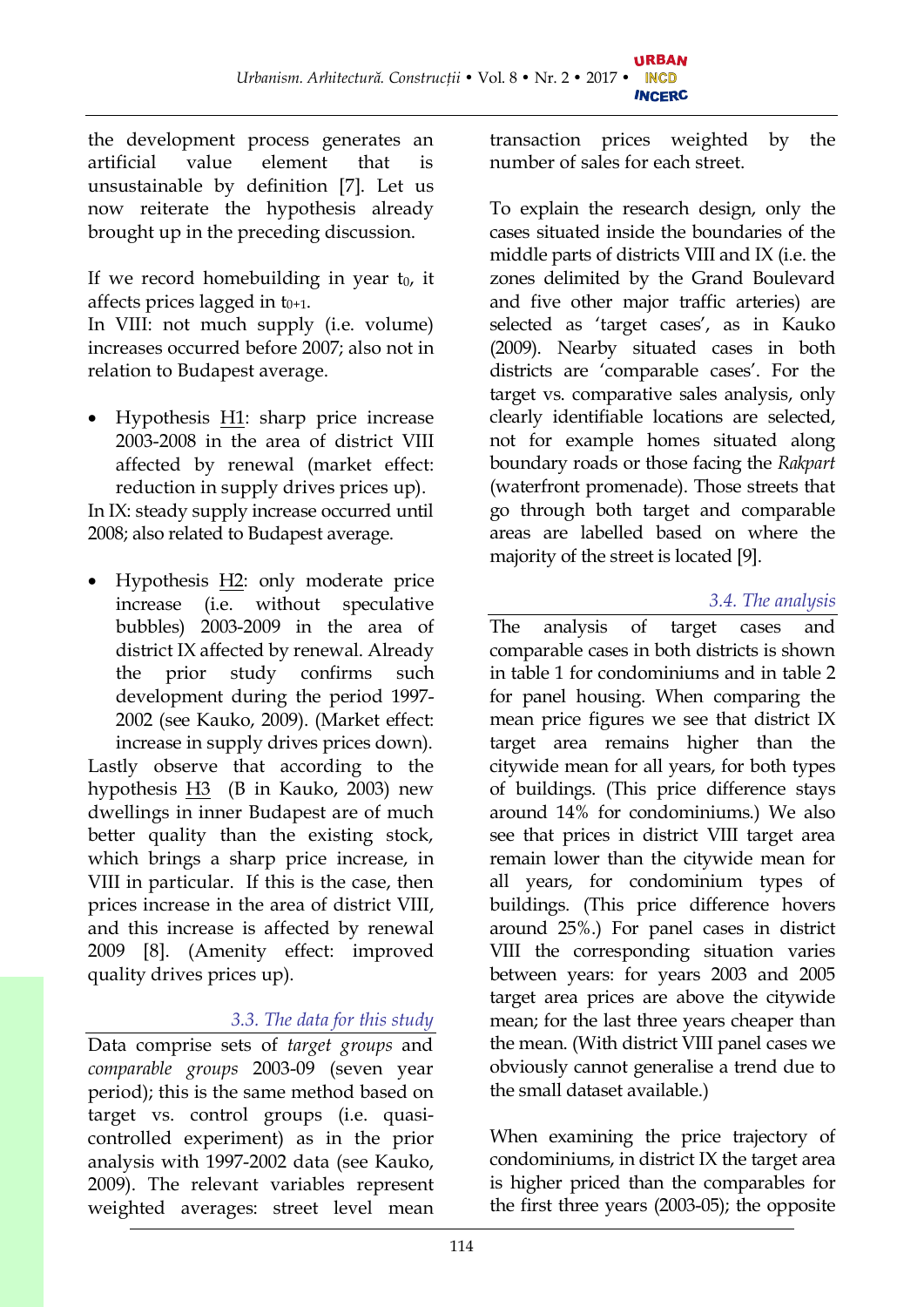between the two districts and on the two types of areas within the districts. This is exactly the same result as in the previous analysis (so 1997-2002 data, see Kauko, 2009).

For 2006 the relation between mean prices (i.e. target price level being on higher than comparable price level) stays the same in district IX, but in district VIII this relationship changes: targets catch up (and even become a bit more expensive than) the comparables. This reversal in the trend in VIII may already be due to speculation about the Corvin development (even if not an actual Corvin effect yet as this project was not completed yet). So the scarcity based and possibly speculative (or 'artificial') price effect of district VIII identifiable in the prior study shows up again (H1).

For 2007, in district IX the price level of the comparables catches up with the corresponding price level of the target groups (and even exceeds it a bit). This is ostensibly a knock-on effect from the target area; in principle it can also be due to a speculative effect of the new, somewhat higher level condominiums being under construction at Vaskapu utca and other locations of the comparable area just outside Mester utca. (In Figure 4 an example of this case is shown in the bottom right corner photo). In fact, this is the first time the abovementioned 'artificial' effect present in district VIII in the prior analysis would be identifiable also on the district IX side. This is however unlikely due to the small size of the developments around the aforementioned Vaskapu utca. On the other hand, in district VIII the speculative effect of the previous year still continues

(i.e. price levels of target and comparable cases are roughly of equal magnitudes).

**Table 1**. Price development of target and comparable cases in districts IX and VIII for condominiums 2003 – 2009 (1000 HUF)

| Year | IX            | IX     | <b>VIII</b> | <b>VIII</b> | City- |
|------|---------------|--------|-------------|-------------|-------|
|      | <b>Target</b> | Compa- | tar-        | Compa-      | wide  |
|      |               | rables | get         | rables      | mean  |
| 2003 | 246           | 210    | 162         | 170         | 215   |
| 2004 | 280           | 232    | 200         | 206         | 240   |
| 2005 | 291           | 239    | 208         | 220         | 244   |
| 2006 | 289           | 242    | 219         | 216         | 246   |
| 2007 | 295           | 298    | 228         | 229         | 264   |
| 2008 | 334           | 307    | 245         | 229         | 280   |
| 2009 | 303           | 272    | 202         | 229         | 267   |

**Table 2**. Price development of target and comparable cases in districts IX and VIII for panel housing 2003 – 2009 (1000 HUF)

| Year | IX            | IX     | VIII | <b>VIII</b> | City- |
|------|---------------|--------|------|-------------|-------|
|      | <b>Target</b> | Compa- | tar- | Compa-      | wide  |
|      |               | rables | get  | rables      | mean  |
| 2003 |               | 119    | 165  | 152         | 156   |
| 2004 |               |        |      |             | 182   |
| 2005 | 246           |        | 190  |             | 181   |
| 2006 |               |        |      |             | 178   |
| 2007 |               |        | 115  |             | 197   |
| 2008 |               | 254    | 203  |             | 210   |
| 2009 | 330           |        | 165  |             | 191   |

For 2008 the situation in district IX normalises itself again in the sense that prices in the target area are again much higher than their comparable counterparts, so only the effect of quality improvement is identifiable from this data. In district VIII the prices of the target cases are, for the first time in this time series, considerably higher than the prices of the comparables. It is likely (if not obvious) that the real Corvin effect is already seen in this sharp increase in the price levels of both district target areas, especially when compared to the corresponding comparables in both districts.

For 2009, the last year, the relationships resemble the starting level: target areas being more expensive than the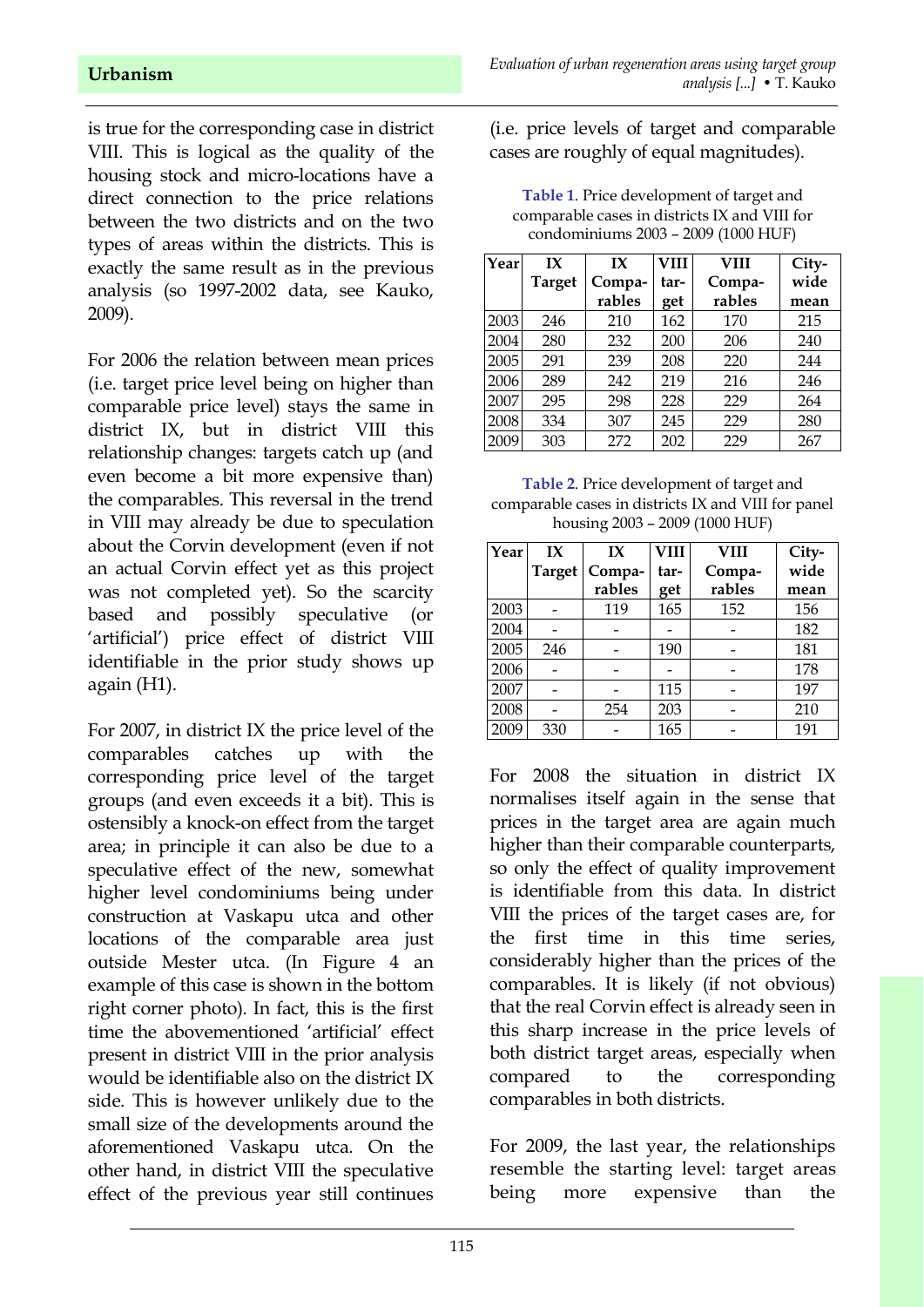comparables in the case of district IX and the comparables being the more expensive one of the two categories in district VIII. Here the impact of the global housing market downturn is already visible for both district IX areas and the target area of district VIII. For some reason – possibly delayed projects – this change is not identifiable from the district VIII comparables data.

Alongside the analysis of targets vs. comparables we also note that both areas in district IX are higher priced than their district VIII counterparts for all years.

Moving to the corresponding analysis of panel housing cases is more difficult due to the paucity of data. Most years not enough transactions were registered. Table 2 shows a more inconsistent picture with panel housing than Table 1 does with the condominiums. The general tendencies are still the same: district IX being more expensive than district VIII, and the target area in district IX is pricier than the comparable area of that district. The likely knock-on effects of both the Corvin project and the rehabilitation of district IX on the panel housing nearby are also identifiable from the last two years of the period. It needs to be noted that panel buildings were not actual part of the renewal projects themselves; however, as they often are adjacent or situated nearby they might be influenced due to general landscaping of the vicinity, improved commercial services and raised social standing of the composition of inhabitants. And in this way the actual renewal projects may capitalize in prices of condominiums that never where part of these projects.

# *3.5. The analysis*

In sum, the following trajectories for the period 2003-09 can now be identified:

- In the target area of district IX, the quality increase leads to subsequent moderate price increase, in similar vein as in the earlier analysis based on the period 1998-02 (see Kauko 2009). The renewal of the target area was mostly finished by 2009; what the quality exactly *is* varies by block, but in general the area has a small town feeling streetscape with good access for pedestrians and modern apartments.
- Immediately outside this area in district IX a knock-on effect can be seen insofar as the price level of the Vaskapu utca development is likely to be influenced by the bigger projects of the target area. A speculative effect related to the Vaskapu project is however unlikely as this is a relatively small project. And this price increase was only for two years (2007-08).
- Not much real quality based improvement can be detected in district VIII and any price increase is largely of the speculative type – just as with the 1998-2002 analysis. Here is an exception however: the Corvin development, being of enormous dimensions and partly finished already in 2009, is likely to have influenced the price levels positively – in fact, such an effect was recorded for 2008.
- It is also to observe that the effect of the global downturn on prices was much stronger than the corresponding micro effects for year 2009. (And no externality effect of Corvin Promenade was identifiable either.)

For the panel data the situation is somewhat different than the Condominiums, but here the reliability is restricted to the low data count. Nevertheless, no fundamental difference in price trajectory between condominiums and panel cases could be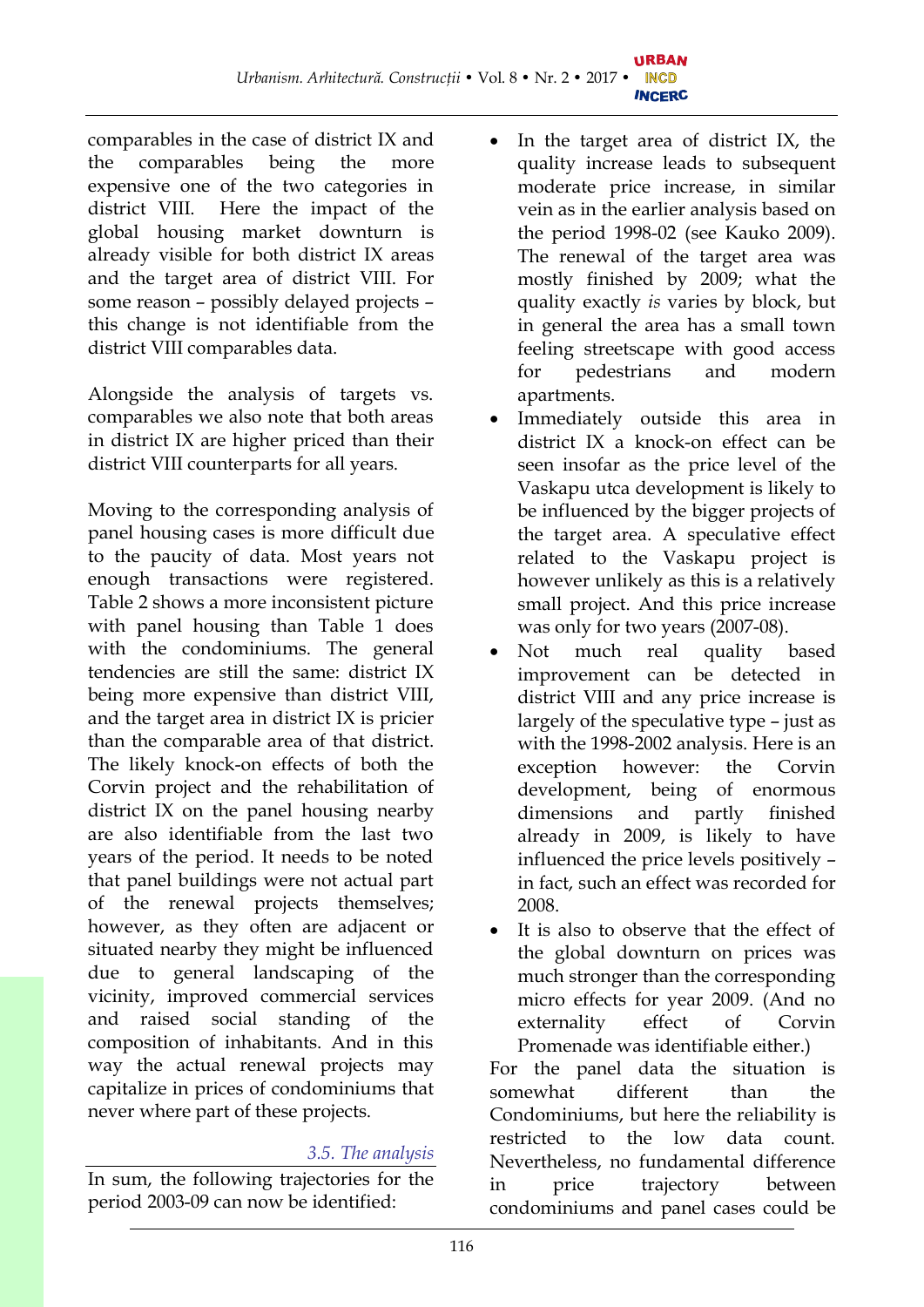identified even if the latter only benefited from knock-on effects of renewal rather than being subject of renewal itself.

#### **4. Conclusions**

Following the footsteps of a prior study, this study set out to examine the fate of Budapest district IX and VIII property developments. For this purpose, empirical analysis of property prices, dwelling and neighbourhood quality, housing stock increases and urban renewal measures was carried out. With respect to the hypotheses formulated we can conclude the following:

H1: In district VIII sharp price increases throughout the period. This we can verify (apart from 2009, the last year)

H2: In district IX: any moderate price increases throughout the period. This we can verify only to a limited extent.

H3: New housing in district VIII in 2009 is more expensive than previous years. This we cannot verify.

These results have added some detail to the corresponding results from the prior study where price developments rather neatly followed the paths of H1 and H2. We may ask: why is the present study only showing partially same results? As the data and methods are the same, the reasons have to be related to urban and neighbourhood change processes taking place here.

What perhaps is more interesting is that the price development in this study has covered an economic downturn in property prices caused by the global financial crisis, which in turn allows us to develop further arguments, research questions and hypotheses. The obvious suggestion would be to extend the analysis to larger data sets and more sophisticated methods, with particular attention to the spatial extent of various externality effects, both inside and outside

these areas. Another research direction would be to compare these results with another city, as was done in the prior study by Kauko (2009), where Budapest was compared with Amsterdam.

### **5. Final notes**

- [1].It is to note that these problems are *not* caused by the current State or Metropolitan governments, but by their respective predecessors who stepped down in 2010 (in both cases: state and metropolitan regimes).
- [2].At the time of writing (May 2016) the Castle Gardens project is already completed, whereas the City Park project is not yet commenced. For more information, please see the respective websites of Várkert Bazár (2016) and Liget Budapest (2016).
- [3].First there was the 1990s "Eastern European miserablist literature" (cf. Ladányi, 1993; Hegedüs et al., 1994; Kovács, 1998), where any attempts to look for local strengths and positive factors were largely ignored in the face of a defeatist critique towards institutional evolution and physical reality. However, more recently, contributions with a more constructive approach have emerged (see e.g. Egedy and Kovács, 2010; Kauko, 2012, 2013, 2014; 2015; Motcanu-Dumitrescu, 2015).
- [4].That is the aftermath of the US subprime failures and credit crunch of 2007-08.
- [5].This is in itself not an unusual state of affairs in Budapest, but more so for the old stock (see Kauko, 2014).
- [6].Among others, collaboration between actors is considered one particular precondition for achieving a truly sustainable built environment and urban development (see Manzi et al., 2010; Colantonio and Dixon, 2011). The theory thus suggests collaboration between investors,